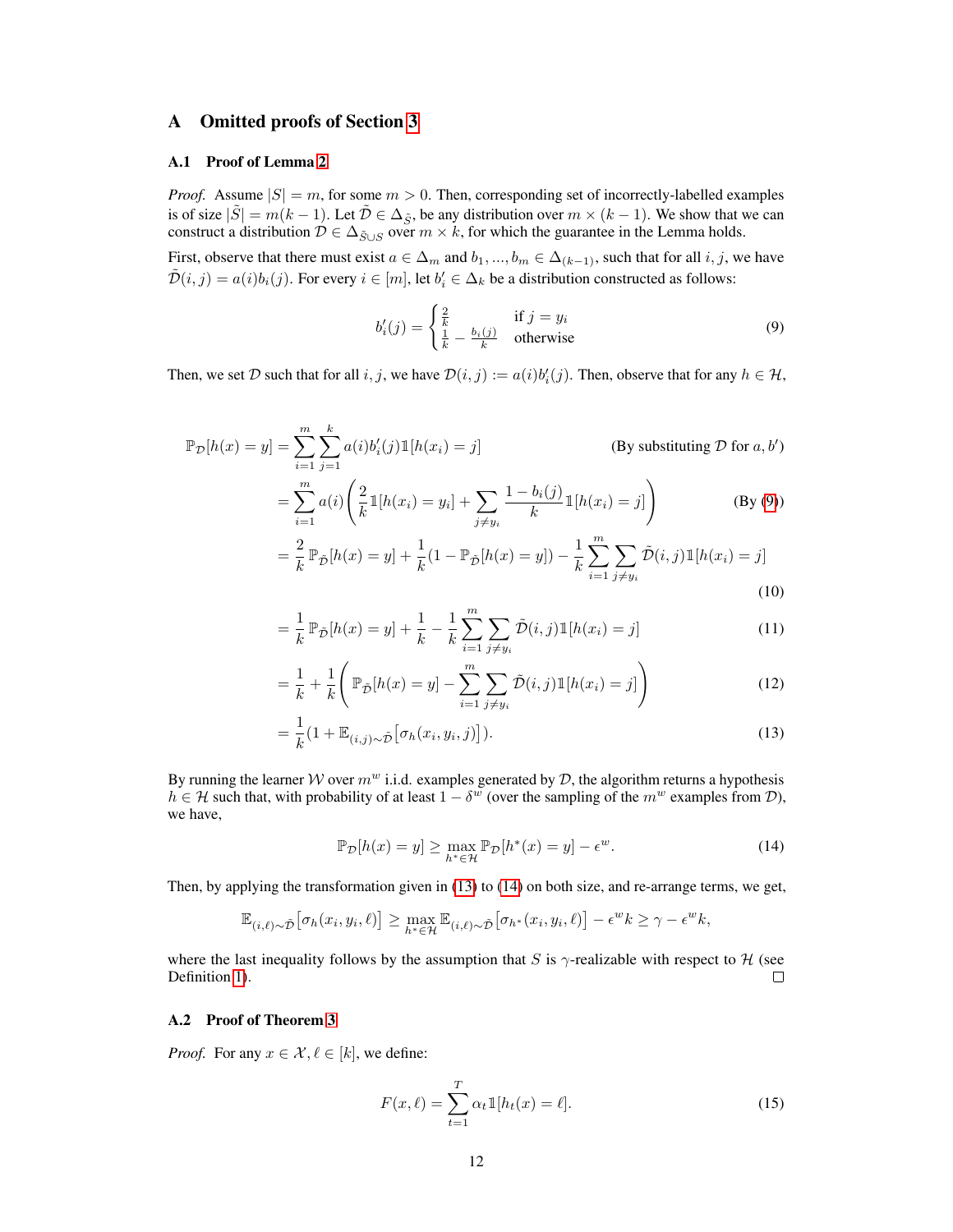Unraveling the recurrence in Algorithm [1](#page--1-4) that defines  $\tilde{\mathcal{D}}_{t+1}$  in terms of  $\tilde{\mathcal{D}}_t$  gives,

$$
\tilde{\mathcal{D}}_{T+1}(i,\ell) = \tilde{\mathcal{D}}_1(i,\ell) \times \frac{e^{-\alpha_1 \cdot \sigma_{h_1}(x_i, y_i, \ell)}}{Z_1} \times \dots \times \frac{e^{-\alpha_T \cdot \sigma_{h_T}(x_i, y_i, \ell)}}{Z_T}
$$
\n
$$
= \tilde{\mathcal{D}}_1(i,\ell) \times \frac{e^{-\sum_{t=1}^T \alpha_t \cdot \sigma_{h_t}(x_i, y_i, \ell)}}{\prod_{t=1}^T Z_t}
$$
\n
$$
= \tilde{\mathcal{D}}_1(i,\ell) \times \frac{e^{-\sum_{t=1}^T \alpha_t \cdot (\mathbb{1}[h_t(x_i) = y_i] - \mathbb{1}[h_t(x_i) = \ell])}}}{\prod_{t=1}^T Z_t}
$$
\n
$$
= \tilde{\mathcal{D}}_1(i,\ell) \times \frac{e^{-F(x_i, y_i) + F(x_i, \ell)}}{\prod_{t=1}^T Z_t}.
$$
\n(16)

Next, note that  $\bar{h}_T(x) = \text{argmax}_{\ell \in [k]} F(x, \ell)$ . Therefore, for any  $i \in [m]$  and  $\ell \neq y_i$ , we get that if  $\bar{h}_T(x_i) = \ell$ , then  $F(x_i, \ell) \geq F(x_i, y_i)$ . This implies that  $e^{F(x_i, \ell) - F(x_i, y_i)} \geq 1$ . Hence, we have,  $\mathbb{1}[h_T(x_i) = \ell] \leq e^{F(x_i,\ell) - F(x_i,y_i)}$ . We can now bound the label-weighted error:

$$
\sum_{i=1}^{m} \sum_{\ell \neq y_i} \tilde{\mathcal{D}}_1(i,\ell) \cdot \mathbb{1}[\bar{h}_T(x_i) = \ell] \le \sum_{i=1}^{m} \sum_{\ell \neq y_i} \tilde{\mathcal{D}}_1(i,\ell) \cdot e^{F(x_i,\ell) - F(x_i,y_i)}
$$
(17)

<span id="page-1-1"></span>
$$
= \sum_{i=1}^{m} \sum_{\ell \neq y_i} \tilde{\mathcal{D}}_{T+1}(i,\ell) \prod_{t=1}^{T} Z_t
$$
 (18)

<span id="page-1-2"></span><span id="page-1-0"></span>
$$
=\prod_{t=1}^{T}Z_t,\tag{19}
$$

where equation [\(18\)](#page-1-0) uses equation [\(16\)](#page-1-1), and equation [\(19\)](#page-1-2) uses the fact that  $\tilde{\mathcal{D}}_{T+1}$  is a distribution which sums to 1 (over all examples and their *incorrect* labels). Denote  $q_t = \sum_{i=1}^m \sum_{\ell \neq y_i} \tilde{\mathcal{D}}_t(i,\ell)$ .  $\mathbbm{1}[h_t(x_i) = \ell].$  Then, bounding the normalization factor,

$$
Z_t = \sum_{i=1}^m \sum_{\ell \neq y_i} \tilde{\mathcal{D}}_t(i,\ell) \cdot e^{-\alpha_t \cdot \sigma_{h_t}(x_i, y_i, \ell)} \tag{20}
$$

$$
= \sum_{i=1}^m \sum_{\ell \neq y_i} \tilde{\mathcal{D}}_t(i,\ell) \cdot \left( \mathbb{1}[h_t(x_i) = y_i] \cdot e^{-\alpha_t} + \mathbb{1}[h_t(x_i) = \ell] \cdot e^{\alpha_t} + \mathbb{1}[h_t(x_i) \notin \{y_i, \ell\}]\right)
$$

$$
= \sum_{i=1}^{N} \sum_{\ell \neq y_i} \tilde{\mathcal{D}}_t(i,\ell) \cdot \left( \mathbb{1}[h_t(x_i) = y_i] \cdot e^{-\alpha_t} + \mathbb{1}[h_t(x_i) = \ell] \cdot e^{\alpha_t} + \mathbb{1}[h_t(x_i) \notin \{y_i, \ell\}] \right)
$$
\n(21)

$$
= (q_t + \gamma_t) \cdot e^{-\alpha_t} + q_t \cdot e^{\alpha_t} + (1 - 2q_t - \gamma_t), \tag{22}
$$

where equation [\(22\)](#page-1-3) simply follows by the definition of  $q_t$  and  $\gamma_t$  (step 5 of Algorithm [1\)](#page--1-4). Observe that by plugging our choice of  $\alpha_t$  in to equation [\(22\)](#page-1-3) and re-arranging terms, we get that the coefficient of  $q_t$  is:  $\frac{2}{\sqrt{1}}$  $\frac{2}{1-\gamma_t^2}$  – 2, which is a positive term for any  $\gamma_t \in (0,1)$ . Therefore, equation [\(22\)](#page-1-3) is a monotonic increasing function of  $q_t$ . Moreover, since  $(1 - 2q_t - \gamma_t) \ge 0$ , we have  $q_t \le \frac{1}{2} - \frac{\gamma_t}{2}$ . Thus, we get,

$$
Z_t \le e^{-\alpha_t} \cdot \left(\frac{1}{2} + \frac{\gamma_t}{2}\right) + e^{\alpha_t} \cdot \left(\frac{1}{2} - \frac{\gamma_t}{2}\right) = \sqrt{1 - \gamma_t^2}.\tag{23}
$$

Lastly, plugging into equation [\(19\)](#page-1-2) gives,

$$
\sum_{i=1}^{m} \sum_{\ell \neq y_i} \tilde{\mathcal{D}}_1(i,\ell) \mathbb{1}[\bar{h}_T(x_i) = \ell] \le \prod_{t=1}^{T} \sqrt{1 - \gamma_t^2}
$$
(24)

<span id="page-1-7"></span><span id="page-1-3"></span>
$$
\leq e^{-1/2 \cdot \sum_{t=1}^{T} \gamma_t^2} \tag{25}
$$

<span id="page-1-5"></span><span id="page-1-4"></span>
$$
\leq e^{-T\gamma^2/8} \tag{26}
$$

<span id="page-1-6"></span>
$$
\leq \frac{1}{m \cdot k},\tag{27}
$$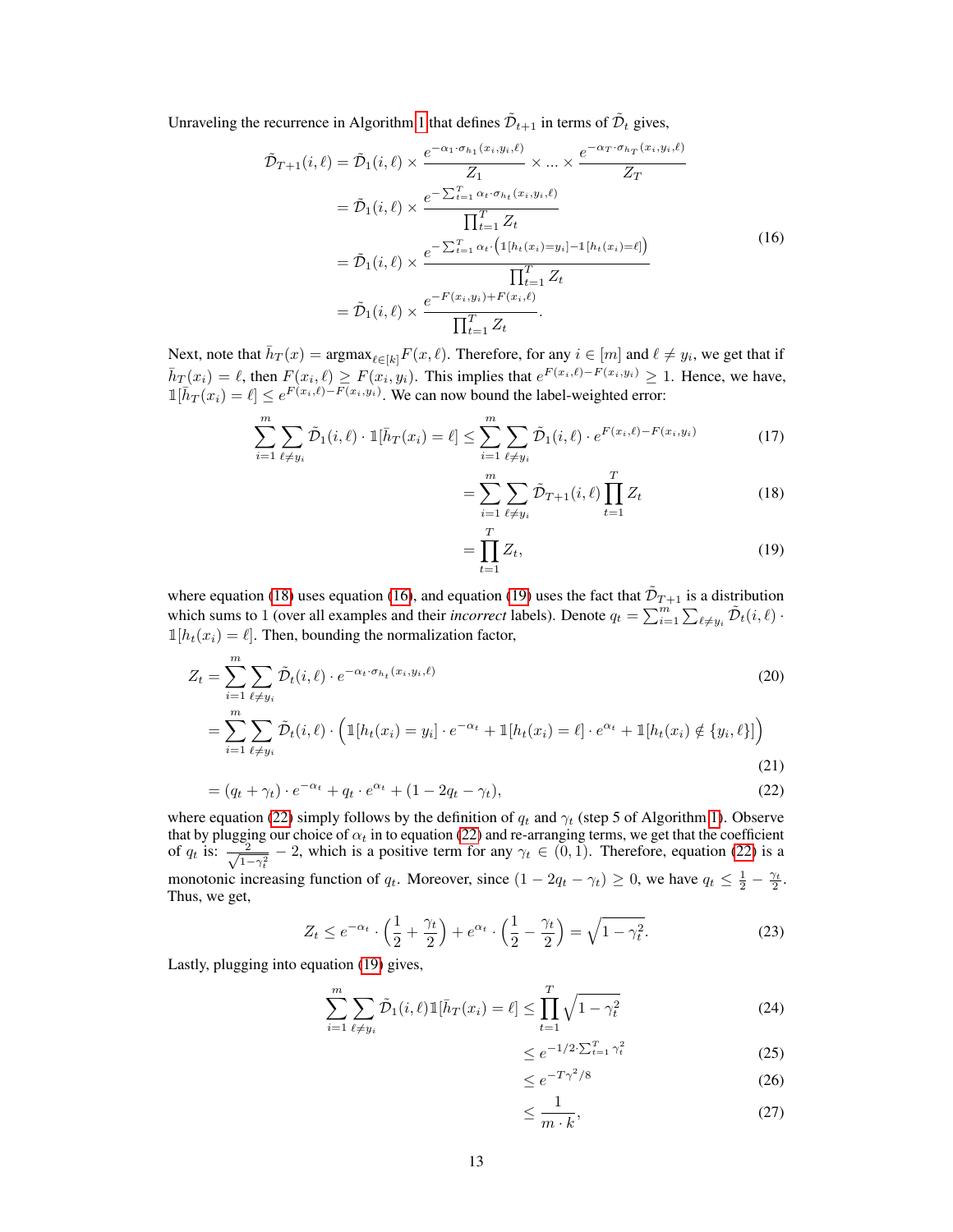where equation [\(25\)](#page-1-4) follows by applying the approximation  $1 + r \le e^r$  for all real r, equation [\(26\)](#page-1-5) follows by Lemma [2,](#page--1-1) where  $\epsilon = \gamma/(2k)$ , and thus  $\gamma/2 \leq \gamma_t$  for all t. Equation [\(27\)](#page-1-6) follows by plugging T. Since  $\tilde{\mathcal{D}}_1$  is uniform over all examples and incorrect labels, then if the label-weighted training error of the combined classifier  $\bar{h}_T$ , which is always an integer multiple of  $1/m(k-1)$ , is at most  $1/(m \cdot k)$ , then the training error must in fact be zero.  $\Box$ 

## B Omitted proofs of Section [4.2](#page--1-5)

<span id="page-2-2"></span>**Lemma 9.** Let W be an agnostic-PAC learner for the base hypothesis class  $\mathcal{H} \subseteq \mathcal{Y}^{\mathcal{X}}$ . Let  $\gamma > 0$ , and *training set* S *of* m *labelled examples. If* H *is empirically* γ*-weak learnable with respect to* S*, then applying Algorithm [1](#page--1-4) with*  $T = \frac{8(\log(m) + \log(k))}{\gamma^2}$ , *outputs*  $\bar{h}_T$  *that is consistent with S. Furthermore,* the empirical margin of  $\bar{h}_T$  is at least  $\gamma^{'}$ /8.

*Proof.* In this proof we use the notation introduced in the proof of Theorem [3.](#page--1-3) The consistency statement of the Lemma follows by Theorem [3.](#page--1-3) Next, we show that the empirical probability of  $\vec{h}_T$ to have a low margin is zero. Specifically we show that,

$$
F(x, y) - \max_{\ell \neq y} F(x, \ell) \ge \bar{\alpha} \cdot \gamma/8,
$$

holds for all  $(x, y) \in S$ , where  $\bar{\alpha} = \sum_{t=1}^{T} \alpha_t$  denotes the normalizing factor of F. Observe that the converse event occurs if and only if, for some  $(x, y) \in S$ ,

<span id="page-2-0"></span>
$$
\exp\left(-F(x,y)+\max_{\ell\neq y}F(x,\ell)+\bar{\alpha}\cdot\gamma/8\right)\geq 1,
$$

which in turn occurs if,

$$
1 \le e^{\bar{\alpha}\gamma/8} \max_{\ell \neq y} e^{F(x,\ell) - F(x,y)} \le e^{\bar{\alpha}\gamma/8} \sum_{\ell \neq y} e^{F(x,\ell) - F(x,y)} = e^{\bar{\alpha}\gamma/8} \sum_{\ell \neq y} e^{F(x,\ell) - F(x,y)}.\tag{28}
$$

Then, we get that,

$$
\mathbb{P}_{(x,y)\sim S}\left[F(x,y)\text{ has margin}\leq\gamma/8\right]=\frac{1}{m}\sum_{i=1}^{m}\mathbf{1}\left[F(x,y)-\max_{\ell\neq y}F(x,\ell)\leq\bar{\alpha}\cdot\gamma/8\right]
$$
(29)

$$
\leq \frac{e^{\bar{\alpha}\gamma/8}}{m} \sum_{i=1}^{m} \sum_{\ell \neq y} e^{F(x,\ell) - F(x,y)} \tag{30}
$$

$$
= e^{\bar{\alpha}\gamma/8}(k-1)\frac{1}{m(k-1)}\sum_{i=1}^{m}\sum_{\ell\neq y}e^{F(x,\ell)-F(x,y)}\qquad(31)
$$

$$
=e^{\bar{\alpha}\gamma/8}(k-1)\prod_{t=1}^{T}Z_{t},
$$
\n(32)

<span id="page-2-1"></span>(33)

where the first inequality follows by [\(28\)](#page-2-0), and the last equality uses Equation [\(18\)](#page-1-0) (and summing  $\tilde{\mathcal{D}}_{T+1}$  to 1 as in [\(19\)](#page-1-2)). Recall that, as in the proof of Theorem [3,](#page--1-3) applying Lemma [2](#page--1-1) with a choice of  $\epsilon^w = \gamma/(2k)$ , we get that  $\gamma/2 \leq \gamma_t$  for all t. Thus, by that, and by the definition of  $\bar{\alpha}$ , and the bound on  $Z_t$  (see [\(23\)](#page-1-7)), we get,

$$
\mathbb{P}_{(x,y)\sim S}\left[F(x,y)\text{ has margin}\leq \gamma/8\right] \leq (k-1)\prod_{t=1}^{T}e^{\alpha_t\gamma_t/4}Z_t,
$$
\n(34)

$$
= (k-1) \prod_{t=1}^{T} (1 - \gamma_t)^{\frac{1}{2} - \frac{\gamma_t}{4}} (1 + \gamma_t)^{\frac{1}{2} + \frac{\gamma_t}{4}}
$$
(35)

$$
\leq (k-1)\left[ (1-\gamma/2)^{1-\frac{\gamma}{4}} (1+\gamma/2)^{1+\frac{\gamma}{4}} \right]^{T/2} \tag{36}
$$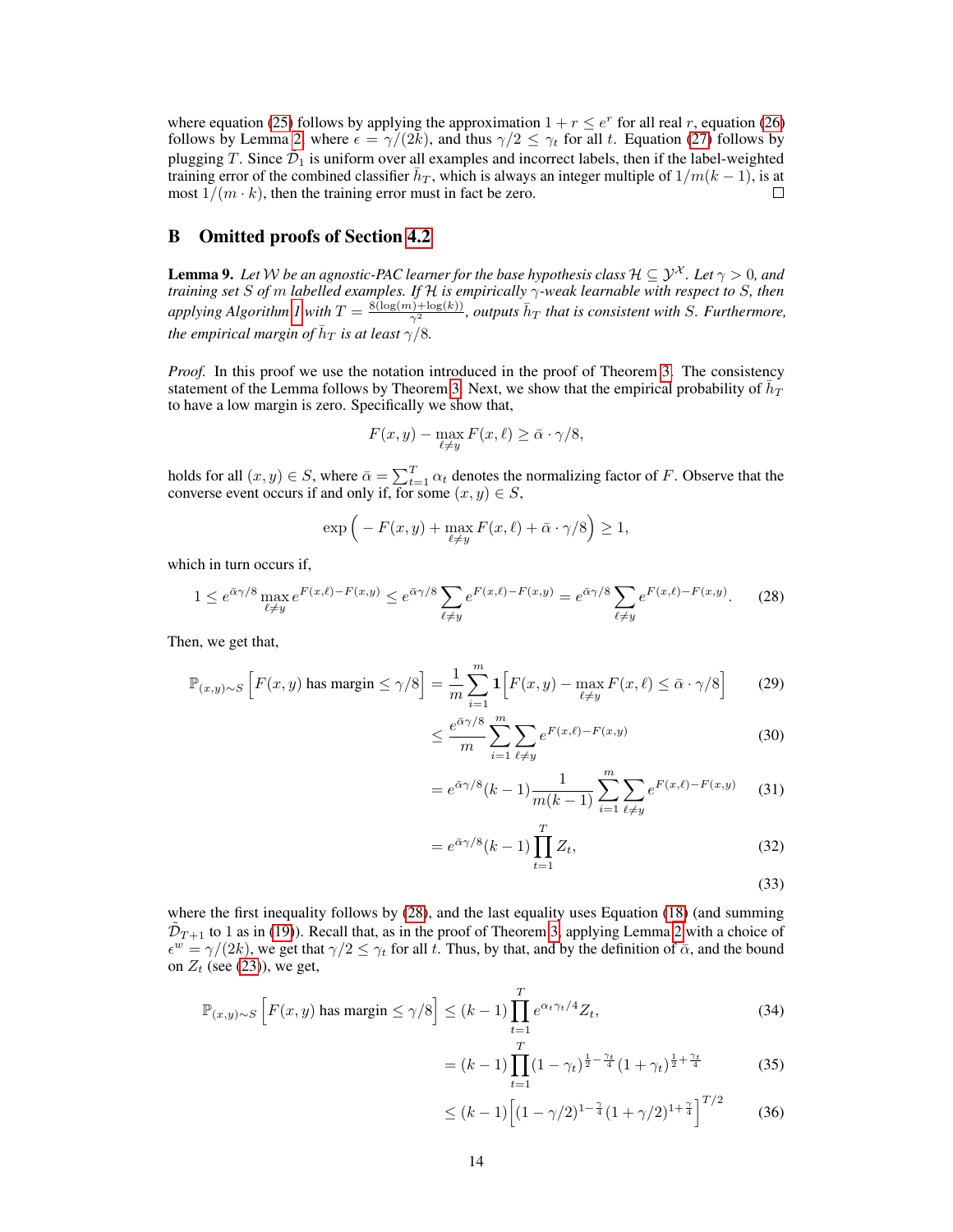<span id="page-3-0"></span>
$$
\leq (k-1) e^{-T\gamma^2/8},\tag{37}
$$

where the first inequality holds since the inner expression of the product is a decreasing function of  $\gamma_t$ , and [\(36\)](#page-2-1) holds since  $\gamma/2 \leq \gamma_t$ . Equation [\(37\)](#page-3-0) follows by the the fact that the following inequality holds for all  $\gamma \in (0, 1)$ ,

$$
-\frac{\gamma^2}{2\left(\left(1-\frac{\gamma}{4}\right)\ln\left(1-\frac{\gamma}{2}\right)+\left(1+\frac{\gamma}{4}\right)\ln\left(1+\frac{\gamma}{2}\right)\right)} < 8
$$

Lastly, by setting  $T$  as in the Lemma and plugging into [\(37\)](#page-3-0), we get,

$$
\mathbb{P}_{(x,y)\sim S}\left[F(x,y)\text{ has margin}\leq \gamma/8\right] \leq \frac{k-1}{m\cdot k},\tag{38}
$$

and since the empirical probability must be a multiple of  $\frac{1}{m}$ , we get that it must in fact be zero.

#### <span id="page-3-3"></span>B.1 Definitions needed for the following proofs

For the sake of the next proofs, we define the following notions of combined hypotheses. Define  $\overline{\mathcal{H}} \subseteq [0,1]^{\mathcal{X} \times \mathcal{Y}}$  be the set of all weighted hypotheses from H, i.e.,

$$
\overline{\mathcal{H}} = \left\{ \bar{h} : (x, \ell) \mapsto \sum_{h \in \mathcal{H}} \lambda(h) \cdot \mathbb{1}[h(x) = \ell] \middle| \lambda \in \Delta_{\mathcal{H}} \right\}.
$$
\n(39)

Observe that taking  $\arg \max_{\ell} \bar{h}(x, \ell)$  corresponds to the plurality-vote prediction (see Equation [\(1\)](#page--1-6)). Furthermore, observe that there exists a combined hypotheses  $\bar{h} \in \overline{\mathcal{H}}$  which corresponds to the weighted average  $\sum_{t=1}^{T} \alpha_t \cdot 1[h_t(x) = \ell]$  $\sum_{t=1}^{T} \alpha_t \cdot 1[h_t(x) = \ell]$  $\sum_{t=1}^{T} \alpha_t \cdot 1[h_t(x) = \ell]$ , obtained by the booster, in Algorithm 1 (and by taking its plurality-vote prediction we get the final output predictor  $\bar{h}_T(x)$ ). Assume that  $\alpha = (\alpha_1, ..., \alpha_T)$ is the normalized weight vector of the weights obtained by the algorithm. We overload notation by denoting this combined, weighted, hypothesis by  $\bar{h}_T(x,\ell)$ . Next, we define  $\bar{\mathcal{H}}_n \subseteq [0,1]^{\mathcal{X} \times \mathcal{Y}}$  as the set of all unweighted combined hypotheses of at most  $n$  elements,

<span id="page-3-4"></span>
$$
\overline{\mathcal{H}}_n = \left\{ \overline{h} : (x, \ell) \mapsto \frac{1}{n} \sum_{j=1}^n \mathbb{1}[h_j(x) = \ell] \middle| h_1, \dots, h_n \in \mathcal{H} \right\}.
$$
\n(40)

Note that the same  $h \in \mathcal{H}$  may appear multiple times in such a combined hypothesis. The main idea of the proof is to approximate the (weighted) combined hypotheses  $\bar{h}_T$ , by randomly polling its constituents from its corresponding distribution  $\alpha$ . Towards that end, we prove a useful variation of the uniform convergence property applied to the margin of the combined hypotheses. Denote the margin of a combined hypotheses f, for a fixed  $(x, y) \in \mathcal{X} \times \mathcal{Y}$ , as follows,

<span id="page-3-5"></span>
$$
\sigma(f; x, y) = f(x, y) - \max_{\ell \neq y} f(x, \ell).
$$
\n(41)

The  $\sigma$  uniform convergence bound given in Lemma [11](#page-3-1) is based on the following combinatorial result.

<span id="page-3-2"></span>**Lemma 10.** [\[14\]](#page--1-7) For every hypothesis class  $F \subseteq \mathcal{Y}^{\mathcal{X}}$ ,  $|F| \leq |\mathcal{X}|^{d_N(F)} |\mathcal{Y}|^{2d_N(F)}$ .

<span id="page-3-1"></span>**Lemma 11** ( $\sigma$  uniform convergence). Let **D** be a distribution over  $\mathcal{X} \times \mathcal{Y}$  that is  $\gamma$ -realizable for H *and*  $\gamma > 0$ , and let *S* be a training set of m *i.i.d.* samples from **D**. Let  $\delta > 0$ . Then, with probability  $1 - \delta$  *over the random choice of S, for all*  $n \geq 1$ ,  $\overline{h} \in \overline{\mathcal{H}}_n$ ,

$$
\mathbb{P}_{\mathbf{D}}\left[\sigma(\bar{h};x,y) \leq \frac{\gamma}{2}\right] \leq \mathbb{P}_{S}\left[\sigma(\bar{h};x,y) \leq \frac{\gamma}{2}\right] + \epsilon_{n},
$$
  
where  $\epsilon_{n} = \sqrt{32(4dn\ln(mk) + \ln(8n(n+1)/\delta))/m}$ , and  $d = d_{N}(\mathcal{H})$ .

*Proof.* Let  $\mathcal{Z} = \mathcal{X} \times \mathcal{Y}$ , and for any  $\bar{h} \in \overline{\mathcal{H}}_n$ , define a *low-margin* subset by,

$$
\mathcal{Z}_{\bar{h}} = \Big\{ (x, y) \in \mathcal{Z} : \sigma(\bar{h}; x, y) \le \gamma/2 \Big\}.
$$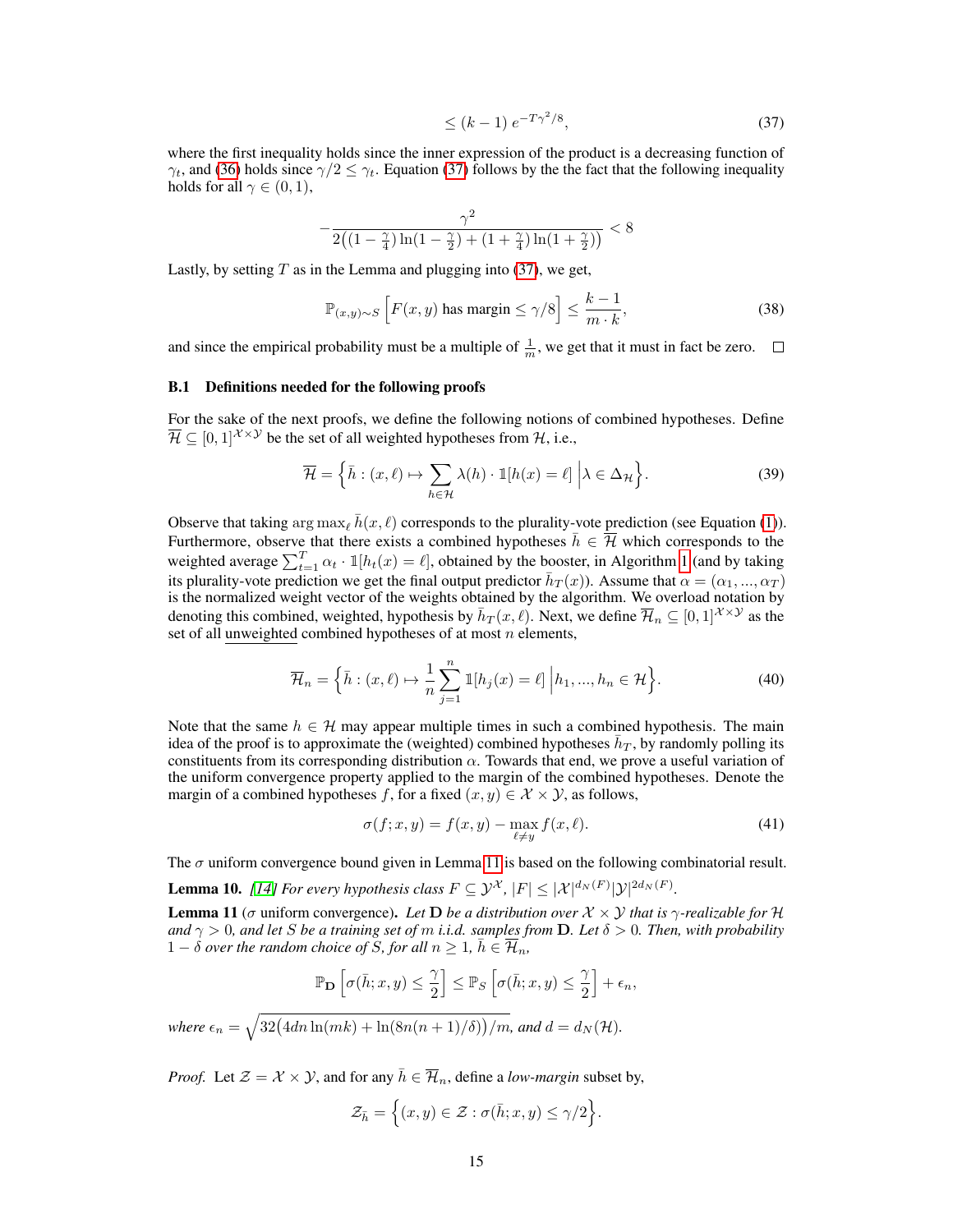Observe that any  $\bar{h} \in \overline{\mathcal{H}}_n$  is determined by some  $h_1, \ldots, h_n \in \mathcal{H}$ , and that the restriction  $\bar{h}|_Z$  of  $\bar{h}$  to subset Z is determined by the restrictions  $h_1|_Z, \ldots, h_n|_Z$ . Denote the collection of all low-margin subsets of  $\mathcal Z$  by,  $F_n = \left\{ \mathcal Z_{\bar h} : \bar h \in \overline{\mathcal H}_n \right\}$ . Define the *growth function* of  $F_n$  as,

$$
\Pi_{F_n}(m) = \sup \Big\{ |\{ Z \cap Z' : Z' \in F_n \}| : Z \in \mathcal{Z}^m \Big\}.
$$

That is,  $\Pi_{F_n}(m)$  is the maximal number of "in-out" behaviors (dichotomies) realizable by low-margin subsets (sets in  $F_n$ ) on a finite set of m points. Observe that the number of such dichotomies is determined by the  $\sigma$  margin behaviors of all  $\bar{h} \in \overline{\mathcal{H}}_n$ , which in turn can be captured by 2 values for each  $\bar{h}$  per example, (i.e.,  $\bar{h}(x, y)$  and  $\max_{\ell \neq y} \bar{h}(x, \ell)$ ). Each  $\bar{h}$  is in turn determined by some choice of  $h_1, ..., h_n \in \mathcal{H}$ . Using these observations we bound the growth function,

$$
\Pi_{F_n}(m) = \sup_{Z \in \mathcal{Z}^m} \left| \left\{ \langle \mathbf{1}[z_1 \in Z'], ..., \mathbf{1}[z_m \in Z'] \rangle : Z' \in F_n \right\} \right|
$$
  
\n
$$
= \sup_{Z \in \mathcal{Z}^m} \left| \left\{ \langle ..., \mathbf{1}[\sigma(\bar{h}; x_i, y_i) \le \gamma/2], \dots \rangle : \bar{h} \in \overline{\mathcal{H}}_n \right\} \right|
$$
  
\n
$$
\le \sup_{Z \in \mathcal{Z}^m} \left| \left\{ \langle \bar{h}(x_1, y_1), ..., \bar{h}(x_m, y_m) \rangle : \bar{h} \in \overline{\mathcal{H}}_n \right\} \right|^2
$$
  
\n
$$
\le \sup_{Z \in \mathcal{Z}^m} \left| \left\{ \langle \mathbf{1}[h(x_1) = y_1], ..., \mathbf{1}[h(x_m) = y_m] \rangle : h \in \mathcal{H} \right\} \right|^{2n}
$$
  
\n
$$
= \sup_{Z \in \mathcal{Z}^m} |\mathcal{H}|_Z|^{2n} \le m^{2dn} k^{4dn},
$$

where the last inequality follows by Lemma [10.](#page-3-2) Next, we employ a bound given by a generalized form of uniform-convergence, as in Theorem 2.6, [\[16\]](#page--1-8), which rather than showing that the training error generalizes to the population loss, shows the characterization of how any property, captured by subsets of the space  $\mathcal{Z}$ , generalizes. In particular, we get that for  $n \geq 1$ ,

$$
\mathbb{P}\left[\exists \mathcal{Z}_{\bar{h}} \in F_n, \ \mathbb{P}_{z \sim \mathcal{D}}[z \in \mathcal{Z}_{\bar{h}}] \geq \mathbb{P}_{z \sim S}[z \in \mathcal{Z}_{\bar{h}}] + \epsilon_n\right] \leq 8\Pi_{F_n}(m)e^{-m\epsilon_n^2/32}.
$$

Therefore, by plugging in  $\epsilon_n$ , we get that the statement in the Lemma occurs with probability at least  $1 - \delta/(n(n+1))$ , for all  $\bar{h} \in \mathcal{H}_n$ . By the union bound, this same statement holds for all  $n \geq 1$ simultaneously with probability at least  $1 - \delta$ , proving the lemma.  $\Box$ 

# B.2 Proof of Theorem [6](#page--1-9)

*Proof.* In this proof we consider the notation introduced above in Section [B.1.](#page-3-3) First, consider a *fixed* training set S, and let  $\bar{h}_T$  be the predictor outputted by Algorithm [1](#page--1-4) applied to S. We approximate  $\bar{h}_T$  by sampling  $\tilde{h}_j \sim \alpha$  (i.e., set  $\tilde{h}_j := h_t$  w.p.  $\alpha_t$ ), i.i.d. for each  $j = 1...n$ , and set,

<span id="page-4-0"></span>
$$
\tilde{h}(x,\ell) = \frac{1}{n} \sum_{j=1}^{n} \mathbb{1}[\tilde{h}_j(x) = \ell].
$$

Observe that  $\tilde{h} \in \overline{\mathcal{H}}_n$  (defined in Equation [\(40\)](#page-3-4)). In this proof, we will use  $\tilde{h}$  to approximate  $\bar{h}_T$ . Towards that end, we first show that for a fixed  $x \in \mathcal{X}, \ell \in [k], \gamma' > 0, n \ge 1$ , we have:

$$
\mathbb{P}_{\tilde{h}}\left[\left|\tilde{h}(x,\ell) - \bar{h}_T(x,\ell)\right| \ge \gamma'/2\right] \le 2e^{-n\gamma'^2/2}.\tag{42}
$$

This holds since by the definition of  $\tilde{h}$  we have  $\mathbb{E}_{\tilde{h}}[\tilde{h}(x,\ell)] = \bar{h}_T(x,\ell)$ , and by applying Hoeffding's inequality we obtain Equation [\(42\)](#page-4-0). Next, we show further that the *margins* of  $\bar{h}_T$  and of  $\tilde{h}$  are close. Specifically, we consider the  $\sigma$  notation in Equation [\(41\)](#page-3-5), and show that for any fixed x, y, and for any  $\gamma' > 0$ ,  $n \ge 1$ , we have,

$$
\mathbb{P}_{\tilde{h}}\left[ \left| \sigma(\tilde{h}; x, y) - \sigma(\bar{h}_T; x, y) \right| \ge \gamma'/2 \right] \tag{43}
$$

$$
= \mathbb{P}_{\tilde{h}}\left[ \left| \left( \tilde{h}(x, y) - \max_{\ell \neq y} \tilde{h}(x, \ell) \right) - \left( \bar{h}_T(x, y) - \max_{\ell \neq y} \bar{h}_T(x, \ell) \right) \right| \ge \gamma'/2 \right] \tag{44}
$$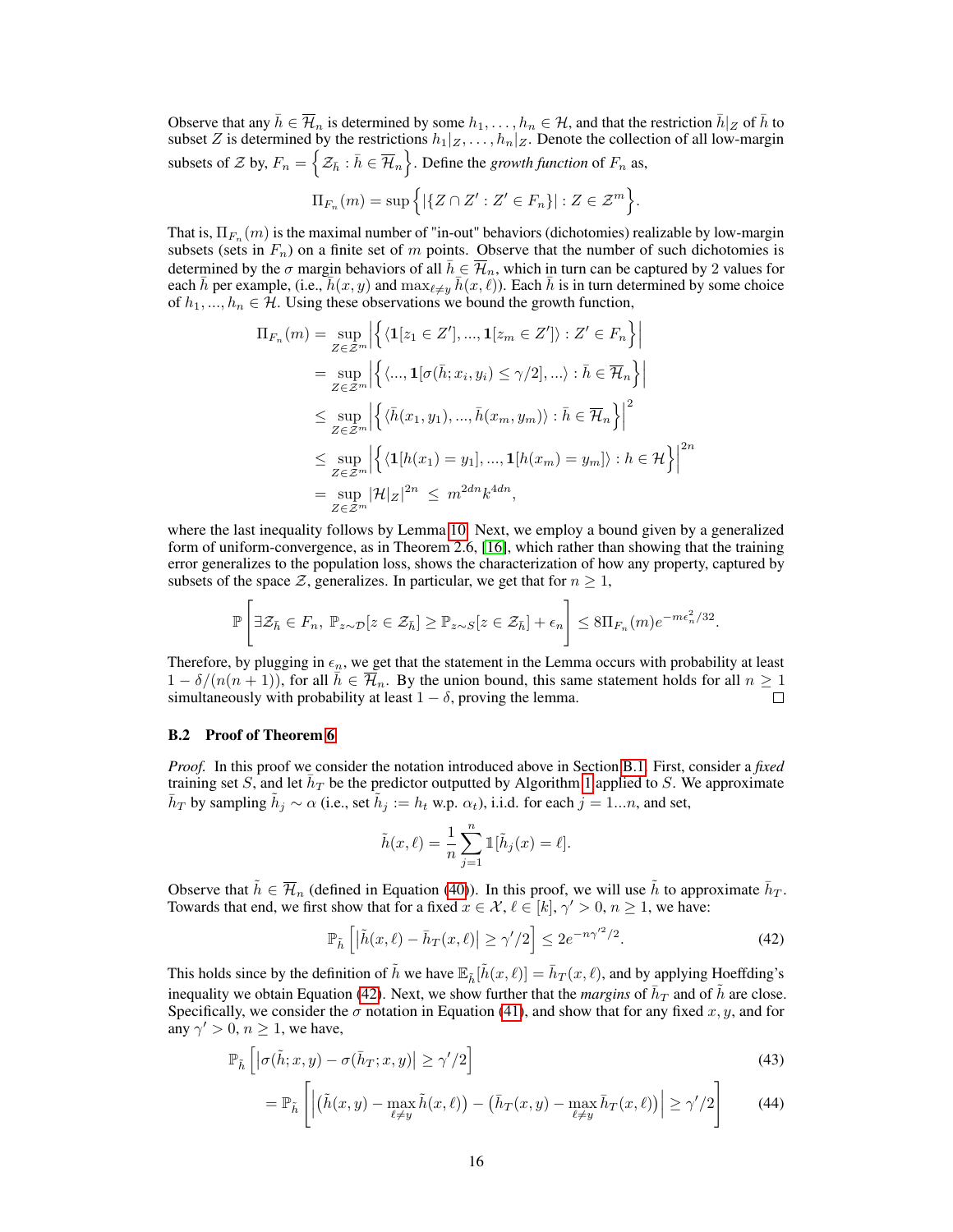$$
\leq \mathbb{P}_{\tilde{h}}\left[\left|\tilde{h}(x,y) - \bar{h}_T(x,y)\right| + \max_{\ell \neq y} \left|\tilde{h}(x,\ell) - \bar{h}_T(x,\ell)\right| \geq \gamma'/2\right]
$$
\n(45)

$$
\leq 2\mathbb{P}_{\tilde{h}}\left[\max_{\ell\neq y}\left|\tilde{h}(x,\ell)-\bar{h}_T(x,\ell)\right|\geq \gamma'/4\right]
$$
\n(46)

$$
\leq 2\sum_{\ell \neq y} \mathbb{P}_{\tilde{h}}\left[ \left| \tilde{h}(x,\ell) - \bar{h}_T(x,\ell) \right| \geq \gamma'/4 \right]. \tag{47}
$$

Then, by combining the above with [\(42\)](#page-4-0), we get that for any D distribution over  $\mathcal{X} \times \mathcal{Y}$ , and for any  $\gamma' > 0, n \ge 1$ , we have,

$$
\mathbb{E}_D\bigg[\mathbb{P}_{\tilde{h}}\left[ \left|\sigma(\tilde{h};x,y) - \sigma(\bar{h}_T;x,y)\right| \ge \gamma'/2 \right] \bigg] \le \mathbb{E}_D\big[4(k-1)e^{-n\gamma'^2/2}\big] = 4(k-1)e^{-n\gamma'^2/2}.
$$
\n(48)

Next, we apply the bound in [\(48\)](#page-5-0) to distribution D, and get that,

$$
\mathbb{P}_{\mathbf{D}}\left[\sigma(\bar{h}_T; x, y) \le 0\right] = \mathbb{P}_{\mathbf{D}, \tilde{h}}\left[\sigma(\bar{h}_T; x, y) \le 0\right]
$$
\n
$$
\le \mathbb{P}_{\mathbf{D}, \tilde{h}}\left[\sigma(\tilde{h}; x, y) \le \frac{\gamma'}{2}\right] + \mathbb{P}_{\mathbf{D}, \tilde{h}}\left[\sigma(\bar{h}_T; x, y) \le 0 \bigwedge \sigma(\tilde{h}; x, y) > \frac{\gamma'}{2}\right]
$$
\n(49)\n(50)

<span id="page-5-0"></span>
$$
\leq \mathbb{P}_{\mathbf{D},\tilde{h}}\left[\sigma(\tilde{h};x,y) \leq \frac{\gamma'}{2}\right] + \mathbb{P}_{\mathbf{D},\tilde{h}}\left[\left|\sigma(\tilde{h};x,y) - \sigma(\bar{h}_T;x,y)\right| > \frac{\gamma'}{2}\right]
$$
\n(51)

<span id="page-5-1"></span>
$$
\leq \mathbb{P}_{\mathbf{D},\tilde{h}}\left[\sigma(\tilde{h};x,y) \leq \frac{\gamma'}{2}\right] + 4(k-1)e^{-n\gamma'^2/2},\tag{52}
$$

where the first inequality follows from the the simple fact that for any two events a and b,  $\mathbb{P}[a] =$  $\mathbb{P}[a \wedge b] + \mathbb{P}[a \wedge \neg b] \le \mathbb{P}[b] + \mathbb{P}[a \wedge \neg b]$ . Using a similar derivation, applied to the empirical distribution that is uniform over  $S$ , we obtain,

$$
\mathbb{P}_{S,\tilde{h}}\left[\sigma(\tilde{h};x,y) \le \frac{\gamma'}{2}\right] \le \mathbb{P}_{S,\tilde{h}}\left[\sigma(\bar{h}_T;x,y) \le \gamma'\right] + \mathbb{P}_{S,\tilde{h}}\left[\sigma(\tilde{h};x,y) \le \frac{\gamma'}{2}\bigwedge \sigma(\bar{h}_T;x,y) > \gamma'\right]
$$
\n(53)

$$
\leq \mathbb{P}_{S,\tilde{h}}\left[\sigma(\bar{h}_T; x, y) \leq \gamma'\right] + \mathbb{P}_{S,\tilde{h}}\left[\left|\sigma(\tilde{h}; x, y) - \sigma(\bar{h}_T; x, y)\right| > \frac{\gamma'}{2}\right]
$$
\n(54)

$$
\leq \mathbb{P}_{S,\tilde{h}}\left[\sigma(\bar{h}_T; x, y) \leq \gamma'\right] + 4(k-1)e^{-n\gamma'^2/2}.\tag{55}
$$

Lastly, by applying Lemma [11](#page-3-1) and using the  $\sigma$  uniform-convergence property, we get that with probability at least  $1 - \delta$  over the random choice of S, for any  $n \ge 1$ , and  $\overline{h}_n \in \overline{\mathcal{H}}_n$ ,

$$
\mathbb{P}_{\mathbf{D}}\left[\sigma(\bar{h}_n; x, y) \le \frac{\gamma'}{2}\right] \le \mathbb{P}_{S}\left[\sigma(\bar{h}_n; x, y) \le \frac{\gamma'}{2}\right] + \epsilon_n,
$$
\n(56)

where  $\epsilon_n = O\left(\sqrt{\frac{dn \log(mk) + \log(1/\delta)}{m}}\right)$  $\binom{n}{m} \frac{\log(1/\delta)}{m}$ , with  $d = d_N(\mathcal{H})$  denoting the Natarajan dimension of  $\mathcal{H}$ . Observe that by using marginalization, we get that the above bound holds with respect to a random  $\tilde{h}$ ,

rather than a fixed  $\bar{h}_n$ . Then, combining the above Equations [\(52\)](#page-5-1), then [\(56\)](#page-5-2) (using marginalization), then [\(55\)](#page-5-3), we get that with probability  $1 - \delta$ ,

$$
\mathbb{P}_{\mathbf{D}}\left[\sigma(\bar{h}_T; x, y) \le 0\right] \le \mathbb{P}_{\mathbf{D}, \tilde{h}}\left[\sigma(\tilde{h}; x, y) \le \frac{\gamma'}{2}\right] + 4e^{-n\gamma'^2/2} \tag{57}
$$

<span id="page-5-3"></span><span id="page-5-2"></span>
$$
\leq \mathbb{P}_{S,\tilde{h}}\left[\sigma(\tilde{h};x,y) \leq \frac{\gamma'}{2}\right] + 4e^{-n\gamma'^2/2} + \epsilon_n \tag{58}
$$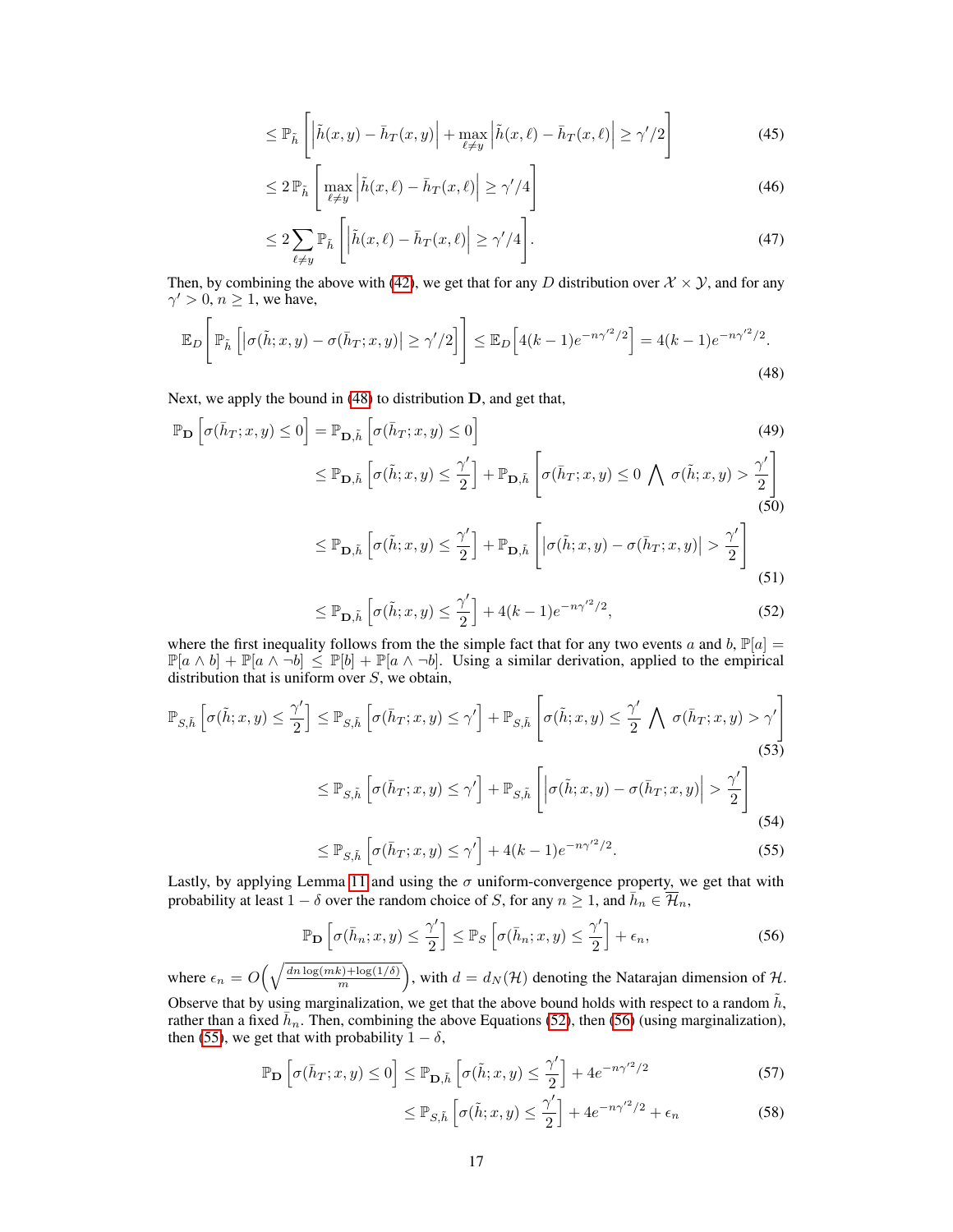$$
\leq \mathbb{P}_{S,\tilde{h}}\left[\sigma(\bar{h}_T; x, y) \leq \gamma'\right] + 8e^{-n\gamma'^2/2} + \epsilon_n. \tag{59}
$$

By setting  $n = \frac{2}{\gamma^2} \ln(\frac{16}{\epsilon})$ , we get that  $8e^{-n\gamma^2/2} = \epsilon/2$ . Then, by setting m as stated in the Theorem, we get that with probability  $1 - \delta$ , the overall bound is,

$$
\mathbb{P}_{\mathbf{D}}\left[\sigma(\bar{h}_T; x, y) \le 0\right] \le \mathbb{P}_{S}\left[\sigma(\bar{h}_T; x, y) \le \gamma'\right] + \epsilon. \tag{60}
$$

Lastly, by Lemma [9,](#page-2-2) we get that the empirical margin probability is zero, for  $\gamma' = \gamma/8$ , which completes the proof. П

## C Lower Bound: Omitted proofs of Section [5](#page--1-10)

The proof of Theorem [7](#page--1-11) will occupy this section. Although the intuitive idea outlined in Section [5](#page--1-10) is simple, there are many subtle but technical details that will need to be worked out to ensure that all of the formal requirements of the learning model are satisfied. We consider the model definition as detailed in Section [5,](#page--1-10) and describe the construction of the base class  $H$  below.

### C.1 The construction of  $H$

Let X be the finite domain, with  $n = \frac{1}{2\gamma}$  data points, and assume that  $4n < k$ . We fix the constant function  $f(x) = 1$  to be the target labelling. Then, the labelled data is  $\{(x_1, 1) \dots (x_n, 1)\}\)$ , and let the target distribution  $D$  be the uniform distribution over it. We note that our construction and the lower bound argument hold even for the case that the boosting algorithm has full access to the data and distribution  $D$ . However, recall that it is restricted to only output a plurality-vote of hypotheses  $h^1,...h^T \in \mathcal{H}$  obtained via W. Towards defining the base class H, consider hypotheses of the following form; for all  $j \in [n]$  and  $\ell \in \{2, ..., k\}$ , define

$$
h_{j,\ell}(x) = \begin{cases} 1 & \text{if } x = x_j, \\ \ell & \text{otherwise.} \end{cases} \tag{61}
$$

We denote the set of all such hypotheses as  $\mathcal{H}_{all}$ . Next, we describe the desired properties of the constructed base class. For any hypothesis class  $\mathcal{H} \subset \mathcal{H}_{all}$  of size  $|\mathcal{H}| = 2n-1$ , consider the following two conditions:

- <span id="page-6-0"></span>(I) For each index  $j = 1, ..., n-1$  there are exactly 2 distinct labels  $\ell_1, \ell_2 \in [k]$  such that  $h_{j,\ell_1}, h_{j,\ell_2} \in \mathcal{H}$ . For index  $j = n$ , there exists exactly 1 label  $\ell$  such that,  $h_{n,\ell} \in \mathcal{H}$ .
- <span id="page-6-1"></span>(II) For each label  $\ell = 2, ..., k$ , there is at most 1 index  $j \in [n]$  such that  $h_{j,\ell}$  in H.

<span id="page-6-2"></span>**Lemma 12.** Let  $H \subset H_{all}$  be a hypothesis class of size  $2n-1$ , such that both [\(I\),](#page-6-0) [\(II\)](#page-6-1) hold. Then, *the distribution*  $D$ *, uniform over*  $\mathcal{X} \times \{1\}$ *, is*  $\gamma/2$ *-realizable* w.r.t.  $\mathcal{H}$  *(see Definition [1\)](#page--1-2).* 

*Moreover, if only condition (I) fails such that there are* q *indices*  $j \in [n]$  *for each of which there is at most* 1 *hypothesis of the form*  $h_{j,\ell}$  *in* H, then any plurality-vote over H incurs error of at least  $2\gamma(q-1) = \frac{q-1}{n}.$ 

We use the probabilistic method to construct the base hypothesis class  $H$ , a subset of  $H_{all}$  of size  $2n - 1$ . Specifically, we let the class H be entirely fixed, apart from a single random hypothesis,  $h_{n-1,L}$ , where L denotes a random variable drawn uniformly at random from the set of labels 2n, ..., k. In particular, the class  $\mathcal{H} \subset \mathcal{H}_{all}$  is constructed as follows. For each index  $j < n - 1$ , we have exactly 2 fixed hypotheses  $h_{j,2j}$  and  $h_{j,2j+1}$  in H; for  $j = n - 1$ , we have one fixed hypotheses  $h_{n-1,2n-2}$ , and the other is the random hypotheses  $h_{n-1,L}$ . Lastly, for  $j = n$  we have a single fixed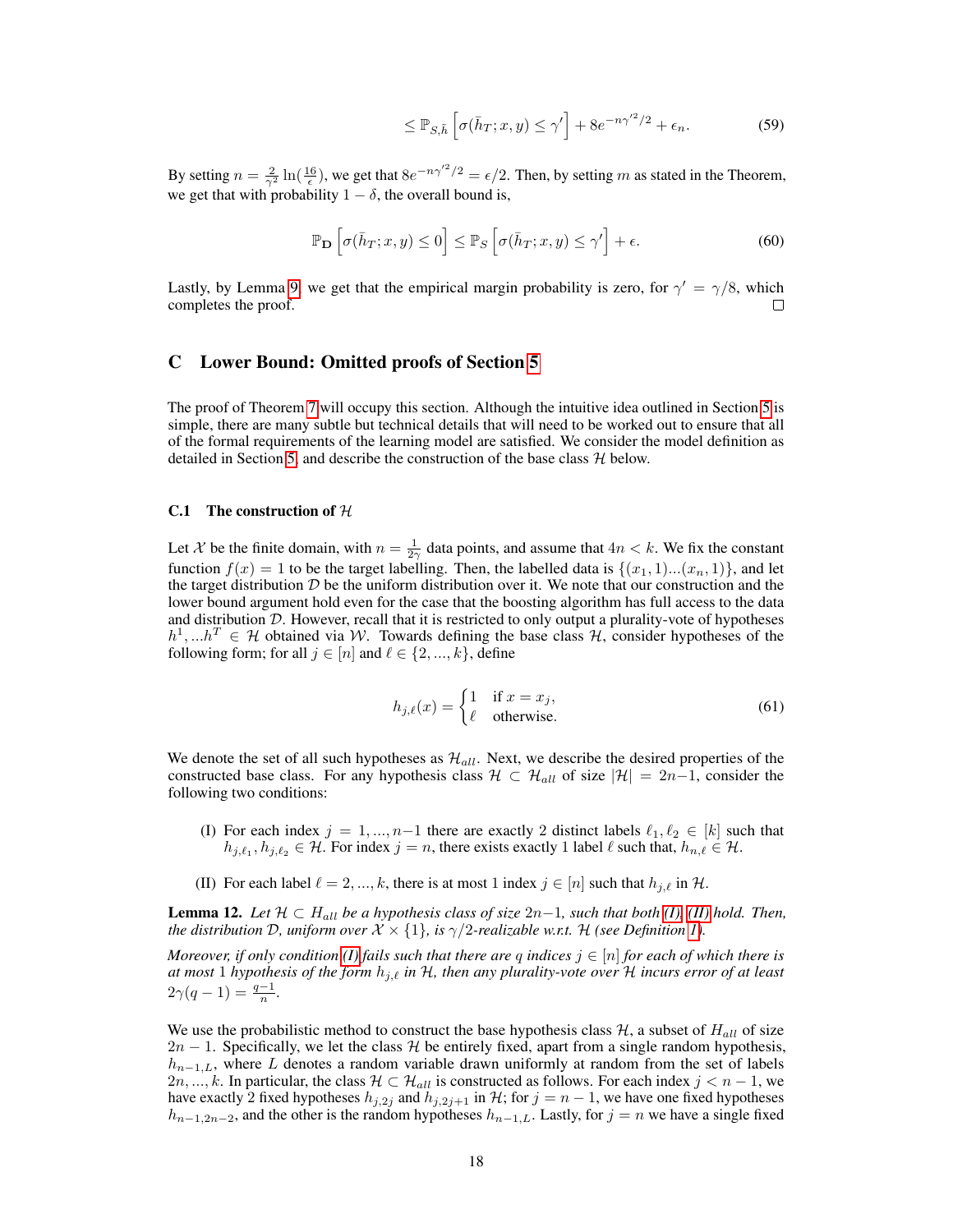hypotheses  $h_{n,2n-1}$ . The overall class is:

<span id="page-7-0"></span>
$$
\mathcal{H} = \{h_{1,2}, h_{1,3},\nh_{2,4}, h_{2,5},\nh_{3,6}, h_{3,7},\n\vdots\nh_{n-3,2n-6}, h_{n-3,2n-5}\nh_{n-2,2n-4}, h_{n-2,2n-3}\nh_{n-1,2n-2}, h_{n-1,L}\nh_{n,2n-1}\}.
$$
\n(62)

Observe that the class  $\mathcal{H}_{all}$  is an easy-to-learn class, and it be easily verified that it has a constant Natarajan dimension of 2. Since  $\mathcal{H} \subset \mathcal{H}_{all}$  for any L, we get that  $\mathcal{H}$  has a constant Natarajan dimension as well. By Lemma [12,](#page-6-2) there exists a plurality-vote over  $H$  that is consistent with the data, with margin  $\gamma/2$ . That is, the distribution D which is uniform over  $\mathcal{X} \times \{1\}$  is  $\gamma/2$ -realizable, with respect to H.

We refer to the randomly chosen hypothesis  $h_{n-1,L}$  as the *hidden* hypothesis. Note that if the booster cannot "discover" the hidden hypothesis throughout its run (i.e., obtain it via the weak learner), then by Lemma [12,](#page-6-2) it will fail to achieve a low generalization error (with error of at least  $2\gamma$ ). Next, we show that indeed it will fail to obtain the hidden hypothesis.

#### C.2 The "finder-chooser" game

Intuitively, applying any boosting algorithm on the random class  $H$  constructed above requires the booster to find the hidden hypothesis, which is a challenging task. This is the crucial observation needed for proving the bound, and is demonstrated in the simpler setting of a "finder-chooser" game, described next. Consider a setting of an iterative game in which a *"chooser"* player picks a "hidden" element L out of a set of elements K, of size  $|K| = k$ , and a "finder" player iteratively attempts to discover it. Specifically, the finder is only required to find any small subset of elements from  $\overline{K}$  that the hidden element  $L$  belongs to. Towards that end, in each round the finder queries the chooser, and the chooser replies with a binary response, which indicates if the chooser has indeed picked the hidden element. Concretely, we consider 2 different query-models in which the finder is allowed to interact with the chooser; via weights, or via examples. In either case, the finder is given a binary response in each round, of whether or not the hidden element is in the subset it picked. If the finder failed, it continues to the next round, otherwise it succeeded to find a subset which contains  $L$ , and the game ends. It is clear that there is a trade-off between the size of the picked subsets and the number of rounds needed to find the containing subset. The Lemmas below formalize this trade-off in both models, and give bounds on the probability that the finder succeeds, when the chooser is uniform over  $K$ .

#### <span id="page-7-2"></span>C.2.1 The "finder-chooser" game: Weighting model

Let  $k, T > 0$ , and fix a threshold  $\theta \in (0, 1)$ . The model is defined as follows. First, the element L is sampled uniformly over the set  $[k] = \{1, ..., k\}$ . Next, for each round  $t = 1...T$ , let  $D_t \in \Delta_k$  be some distribution of  $[k]$  determined iteratively as the computation output of a "finder" algorithm  $F$ , defined as follows. Formally, the finder F is a fixed and deterministic function of its previous picks  $D_{t'}$ , and previous binary responses  $I_{t'}$ , for all  $t' < t$ , and randomness source  $\mathcal{R}$ , where  $I_t = \mathbf{1} \left[ D_t(L) \geq \theta \right]$ .

<span id="page-7-1"></span>Lemma 13 (Weights). *For any finder* F *algorithm in the the weighting model, it holds that,*

$$
\mathbb{P}_{L,\mathcal{R}}\left[\exists t\leq T, D_t(\ell)\geq \theta\right]\leq \frac{T}{\theta k}.
$$

## C.2.2 The "finder-chooser" game: Example model

We now consider a slight modification of the setting defined above. Let  $T, m, k > 0$ . The model is defined as follows. As in the previous model, the element  $L$  is sampled uniformly over the set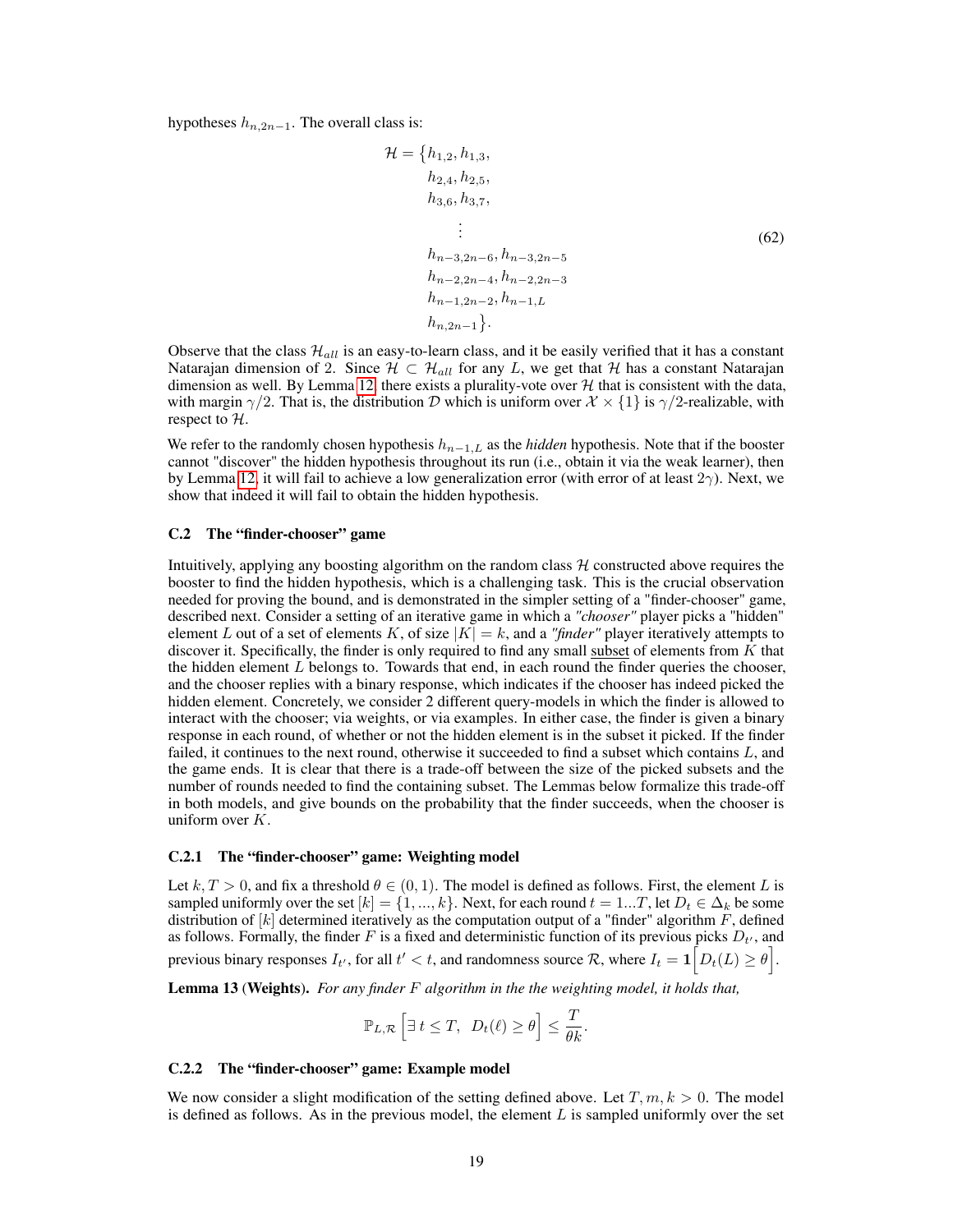$[k] = \{1, ..., k\}$ . Next, for each round  $t = 1...T$ , let  $\mathcal{L}_t \subset K$ , be a subset of at most m elements, that is determined iteratively via a "finder" algorithm  $F$ , defined as follows. Formally, the finder  $F$  is a fixed and deterministic function of its previous picks  $\mathcal{L}_{t'}$ , and previous binary responses  $I_{t'}$ , for all  $t' < t$ , and randomness source  $\mathcal{R}$ , where  $I_t = \mathbf{1} \big[ L \in \mathcal{L}_t \big].$ 

<span id="page-8-1"></span>Lemma 14 (Examples). *For any finder* F *algorithm in the the example model, it holds that,*

$$
\mathbb{P}_{L,\mathcal{R}}\left[\exists \ t\leq T, \ L\in \mathcal{L}_t\right] \leq \frac{Tm}{k}
$$

Next, we are ready to prove the main result, stated in Theorem [7.](#page--1-11)

### C.3 Proof of Theorem [7](#page--1-11)

*Proof.* Consider the randomly-constructed class  $H$  in Equation [\(62\)](#page-7-0), and the distribution  $D$  that is uniform over  $\mathcal{X} \times \{1\}$ , which as shown above is  $\gamma/2$ -realizable for H (see Definition [1\)](#page--1-2). We use the probabilistic method to complete the proof, for any boosting algorithm  $B$  (see the model definition in subsection [5.1\)](#page--1-12).

There are several sources of randomness that are part of either the learning process or of our construction, namely the class  $H$  (in particular, the label L), the initial training set S, the internal randomness of the booster R.

We will show that with respect to all of the sources of randomness,  $B$ 's error is probable to be large. That is, we show that,

<span id="page-8-0"></span>
$$
\mathbb{P}_{\mathcal{H},S,\mathcal{R}}\left[\mathbb{P}_{\mathcal{D}}\left[\bar{h}_B(x)\neq y\right]\leq \epsilon^B\right]<1-\delta^B.
$$
\n(63)

.

This is sufficient for the proof since it implies,  $\mathbb{P}_{H,S,\mathcal{R}}\left[\mathbb{P}_{\mathcal{D}}\left[\bar{h}_B(x) \neq y\right] > \epsilon^B\right] \geq \delta^B$ , which is equivalent by marginalization to,  $\mathbb{E}_{\mathcal{H}}\left[\mathbb{P}_{S,\mathcal{R}}\left[\mathbb{P}_{\mathcal{D}}\left[\bar{h}_B(x)\neq y\right] > \epsilon^B \Big|\mathcal{H}\right]\right] \geq \delta^B$ . This in turn implies that there exists a *particular* class  $\mathcal{H}$  for which,  $\mathbb{P}_{S,\mathcal{R}}\left[\mathbb{P}_{\mathcal{D}}\left[\bar{h}_B(x) \neq y\right] > \epsilon^B \Big| \mathcal{H}\right] \geq \delta^B$ , as claimed. Therefore, it is sufficient to prove Equation [\(63\)](#page-8-0). Next, we give a weak learner  $W$  for both models of Boosting-by-reweighting and Boosting-by-resampling, for which [\(63\)](#page-8-0) holds.

**Boosting-by-reweighting** Let the learner W be defined as follows: for any t, if  $\epsilon_t^w > \theta$ , and there exists any  $\epsilon_t^{\psi}$ -optimal hypothesis with respect to  $\mathcal{D}_t$  that is <u>not</u> the hidden hypothesis, then W returns it to B. Otherwise, W returns the hidden hypothesis. Denote  $\mathcal{H}_T$  as the set of all hypotheses observed by the booster up to round T. Denote  $OPT_t \subset \mathcal{H}$  as the set of all  $\epsilon_t^w$ -optimal hypotheses with respect to  $\mathcal{D}_t$ . Then, we upper bound the probability that B succeeds to have low error,

$$
\mathbb{P}_{\mathcal{H},S,\mathcal{R}}\left[\mathbb{P}_{\mathcal{D}}\left[\bar{h}_B(x)\neq y\right]\leq \epsilon^B\right] \leq \mathbb{P}_{L,S,\mathcal{R}}\left[h_{n-1,L}\in \mathcal{H}_T\right]
$$
 (by Lemma 12)

$$
\leq \mathbb{P}_{L,S,\mathcal{R}}\left[\exists t \leq T, \, OPT_t = \{h_{n-1,L}\}\right] \text{ (by definition of } \mathcal{W})
$$

$$
\leq \mathbb{P}_{L,S,\mathcal{R}}\left[\exists t \leq T, \ D_t(L) > \epsilon_t^w\right]
$$
 (by Lemma 15)

$$
\leq \mathbb{P}_{L,S,\mathcal{R}}\left[\exists t \leq T, \ D_t(L) > \theta\right],\qquad \text{(by assumption on } \epsilon_t^w\text{)}
$$

where  $D_t$  denotes the marginal distribution over labels of  $\mathcal{D}_t$ , i.e.,  $D_t(\ell) = \mathbb{P}_{(x,y)\sim\mathcal{D}_t}[y = \ell].$ 

We next describe a reduction to the "finder-chooser" setting defined in Lemma [13.](#page-7-1) In more detail, we will show how to convert the given boosting algorithm  $B$ , to a finder's strategy as defined in [C.2.1.](#page-7-2) Assume we are given a boosting algorithm  $B$  as above, and consider an instance of the finder-chooser game which we are going to solve using access to B. Towards this end, define the base class  $\mathcal{H}$  as in Equation [\(62\)](#page-7-0), where the label  $L$  is determined by the secret label held by the chooser. Observe that the probability in the last inequality above, is equivalent to the probability that the finder succeeds to "win" the game. The reduction is obtained by substituting the sequence weights generated by the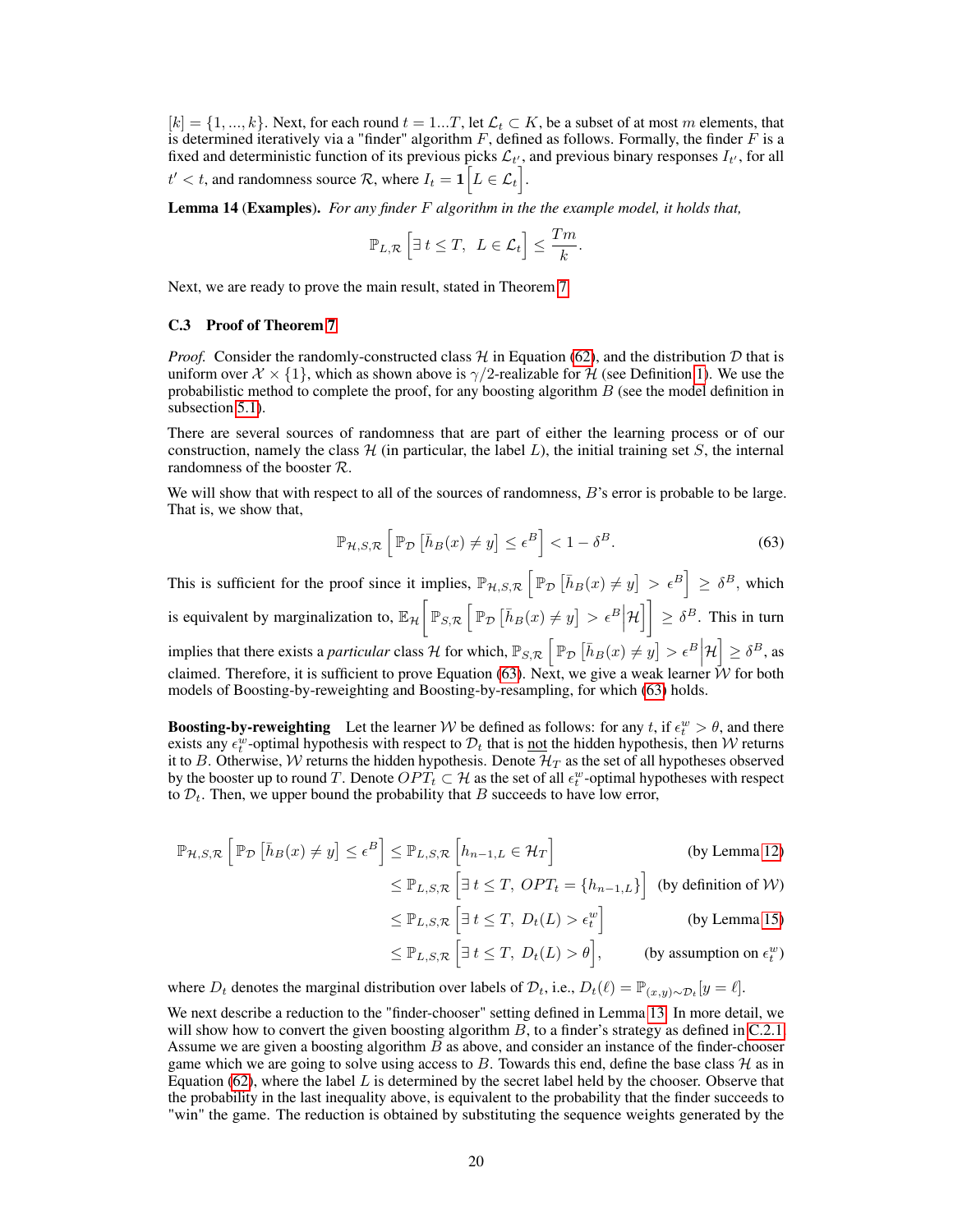finder, with the marginal distributions  $D_1, ..., D_T$  generated by the booster, where the set K and size k in Lemma [13](#page-7-1) corresponds to the set of labels  $2n...k$ , and size  $k-2n-1$ .

In particular, whenever the boosting algorithm submits a distribution  $\mathcal{D}_t$  to the weak learner, our finder submits the corresponding marginal distribution  $D<sub>t</sub>$  to the chooser. Observe that the binary responses of the chooser correspond to the binary alternative cases for the booster  $I_t = [D_t(L) \geq \theta]$ .

Note that for the task of finding the hidden label  $L$  (i.e., the probability that the booster finds the hidden hypothesis  $h_{n-1,L}$ ), can by upper bounded by the setting in which it is only answered with binary responses, since no additional information of  $L$  is gained by the booster for different responses of non-hidden hypotheses <sup>[4](#page-9-1)</sup>. Then, we get,

$$
\mathbb{P}_{\mathcal{H},S,\mathcal{R}}\left[\mathbb{P}_{\mathcal{D}}\left[\bar{h}_B(x) \neq y\right] \leq \epsilon^B\right] \leq \mathbb{P}_{L,S,\mathcal{R}}\left[\exists t \leq T, \ D_t(L) > \theta\right] \qquad \text{(by last inequality)}
$$
\n
$$
\leq T \cdot \frac{1}{\theta} \cdot \frac{1}{k - 2n - 1}
$$
\n
$$
< 1/2 \leq 1 - \delta^B,
$$
\n(by Lemma 13)

where the last inequality follows by the definition of  $\theta$ , and by the assumption that  $\delta^B \leq 1/2$ .

**Boosting-by-resampling** Let the learner W be an ERM learner such that for any t, when given  $m_t^w < 1/\theta$  labelled examples, all of which are <u>not</u> labelled with the hidden label L, return any optimal hypothesis that minimizes the number of sample errors, other than the hidden hypothesis. Otherwise, return any optimal hypothesis. Note that the sample complexity required for the ERM W to agnostically-PAC learn H is at most  $m_t^w(\epsilon, \delta) \le O\left(\frac{\log(k) + \log(1/\delta)}{\epsilon^2}\right)$  $\frac{\log(1/\delta)}{\epsilon^2}$  (see Equation [7,](#page--1-13) and recall that H has a constant dimension). However, below we show that when  $m_t^w$  is too small  $(m_t^w < 1/\theta \approx O(k/T))$ , then the booster B fails. Denote  $\mathcal{H}_T$  as the set of all hypotheses observed by the booster up to round T. Let  $\mathcal{L}_t$  denote the set of all labels for which a labelled example was is fed to W at time t. Then, we upper bound the probability that B succeeds to have low error,

$$
\mathbb{P}_{\mathcal{H},S,\mathcal{R}}\left[\mathbb{P}_{\mathcal{D}}\left[\bar{h}_B(x) \neq y\right] \leq \epsilon^B\right] \leq \mathbb{P}_{L,S,\mathcal{R}}\left[h_{n-1,L} \in \mathcal{H}_T\right] \qquad \text{(by Lemma 12)}
$$

$$
\leq \mathbb{P}_{L,S,\mathcal{R}}\left[\exists t \leq T, \ L \in \mathcal{L}_t\right]. \qquad \text{(by definition of } \mathcal{W})
$$

Recall that the "hidden label"  $L \sim \mathcal{U}(2n, ..., k)$  is chosen uniformly at random. As in the previous model, we apply the reduction to the "finder-chooser" setting defined in Lemma [14,](#page-8-1) by replacing the sequence of subsets  $\mathcal{L}_1, ..., \mathcal{L}_T$  picked by the booster, with the subset of elements generated by the finder, where the set K and size k in Lemma [14](#page-8-1) corresponds to the set of labels  $2n...k$ , and size  $k-2n-1$ . Then, we get,

$$
\mathbb{P}_{\mathcal{H},S,\mathcal{R}}\left[\mathbb{P}_{\mathcal{D}}\left[\bar{h}_B(x) \neq y\right] \leq \epsilon^B\right] \leq T \cdot m \cdot \frac{1}{k - 2n - 1} < \frac{T/\theta}{k - 2n - 1} < 1/2 \leq 1 - \delta^B,
$$

where the last inequalities follow by the assumption that  $m_t^w < 1/\theta$  for all t, by the definition of  $\theta$ , and by the assumption that  $\delta^B \leq 1/2$ .

 $\Box$ 

<span id="page-9-0"></span>**Lemma 15.** Let H be defined as in Equation [\(62\)](#page-7-0), for some fixed label  $L \in \{2n, ..., k\}$ . Let W be an agnostic PAC learner for H. Let  $D$  be any distribution over  $X\times Y$ , and  $\epsilon^w>0$ . Then, if the only *-optimal hypothesis in* H *with respect to* D *is the hypothesis* hn−1,L*, i.e., if it holds that,*

$$
\max_{\substack{j\leq n\\ \ell<2n}} \mathbb{P}_{\mathcal{D}}[h_{j,\ell}(x) = y] < \max_{h^*\in\mathcal{H}} \mathbb{P}_{\mathcal{D}}[h^*(x) = y] - \epsilon^w,
$$

*then, for the corresponding marginal distribution over labels* D*, it holds that,*

$$
D(L) = \sum_{j=1}^{n} \mathcal{D}(x_j, L) > \epsilon^w.
$$

<span id="page-9-1"></span><sup>&</sup>lt;sup>4</sup>That is, for different  $\ell', \ell'' < 2n$ , and any  $t_1, t_0$  such that  $t_1 > t_0$ , it holds that  $\mathbb{P}[D_{t_1}(L) \ge \theta | h_{t_0} =$  $[h_{j,\ell'}] = \mathbb{P}[D_{t_1}(L) \ge \theta | h_{t_0} = h_{j,\ell''}].$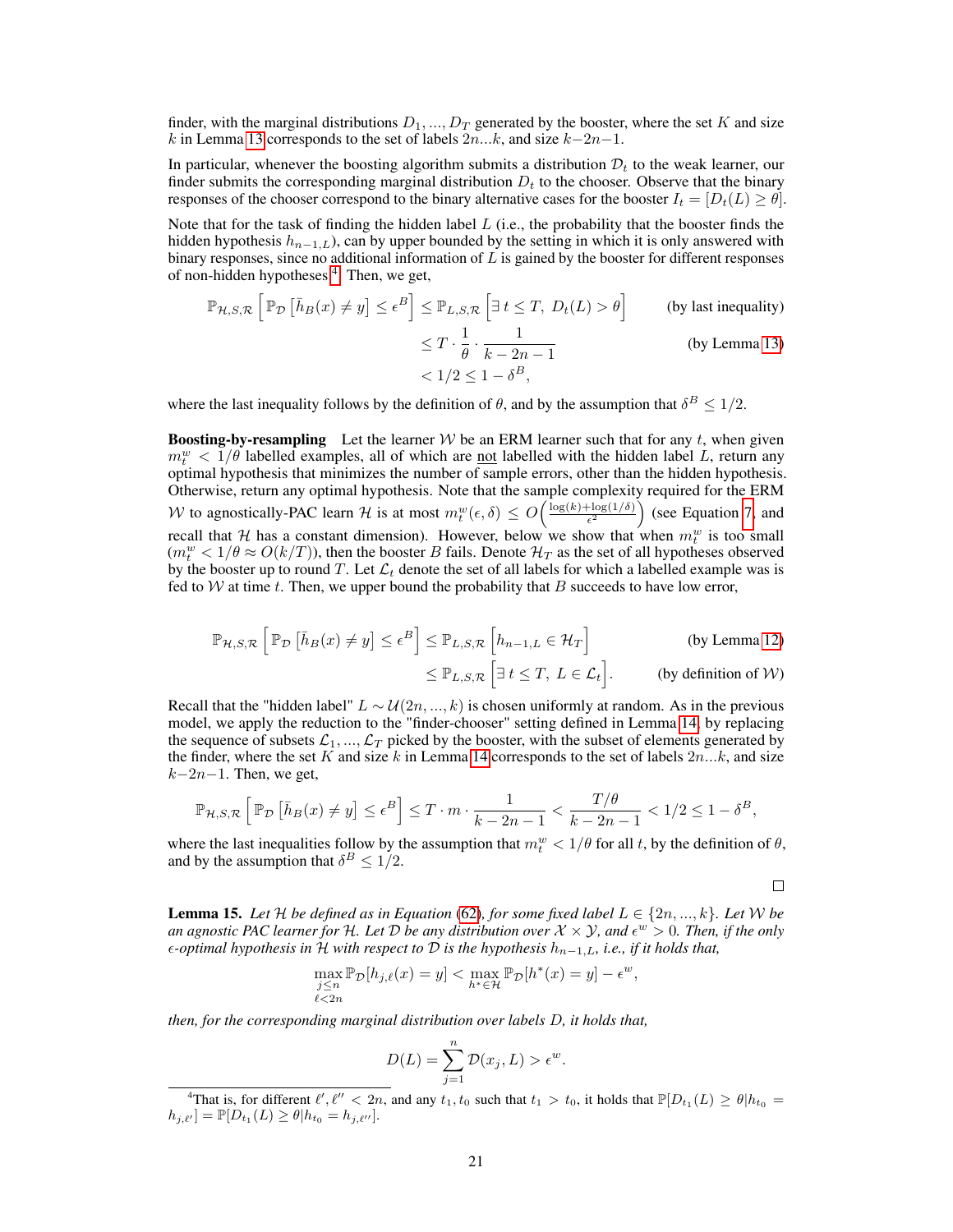*Proof.* Observe that by the assumption,  $h_{n-1,L} = \arg \max_{h^* \in \mathcal{H}} \mathbb{P}_{\mathcal{D}}[h^*(x) = y]$ . Then, we have,

$$
\mathcal{D}(x_{n-1}, 1) \leq \max_{j \leq n} \mathcal{D}(x_j, 1)
$$
\n
$$
\leq \max_{j \leq n} \left( \mathcal{D}(x_j, 1) + \sum_{j' \neq j} \mathcal{D}(x_{j'}, \ell) \right)
$$
\n
$$
= \mathbb{P}_{\mathcal{D}}[h_{j, \ell}(x) = y]
$$
\n
$$
< \mathbb{P}_{\mathcal{D}}[h_{n-1, L}(x) = y] - \epsilon^w
$$
\n
$$
= \mathcal{D}(x_{n-1}, 1) + \sum_{j' \neq n-1} \mathcal{D}(x_{j'}, L) - \epsilon^w,
$$

where the last inequality follows from the assumption. By re-arranging terms we get that,

$$
\epsilon^w < \sum_{j' \neq n-1} \mathcal{D}(x_{j'}, L) \leq \sum_{j=1}^n \mathcal{D}(x_j, L) = D(L),
$$

as claimed.

#### C.4 Proof of Lemma [12](#page-6-2)

*Proof.* We define  $\lambda$  a distribution over the 2n−1 hypotheses of a class H satisfying the conditions of the lemma, and show that it induces a consistent plurality-vote with margin  $\gamma/2$ . Denote each hypotheses in H by an index i, and assume w.l.o.g that hypothesis  $i = 2n-1$  corresponds to the single hypotheses  $h_{n,\ell}$  as defined in condition [\(I\).](#page-6-0) Set  $\xi = \frac{1}{4n}$ . For all  $i < 2n-1$ , set  $\lambda(i) = \frac{1-\xi}{2n-1}$ , and set  $\lambda(2n-1) = \frac{1}{2n-1} + \frac{2n-2}{2n-1}\xi$ . Then, a point  $x_j$ , for any  $j \leq n-1$ , corresponds to exactly 2 hypotheses with indices  $i_1, i_2$  that predict its label correctly, and the corresponding weight of that prediction is  $\lambda(i_1) + \lambda(i_2)$ , and any incorrect label will have weight of at most  $\lambda(2n - 1)$ . For a point  $x_n$ , the corresponding correct and incorrect weights are  $\lambda(2n-1)$  and  $\lambda(i)$  for some  $i < 2n-1$ . Overall, the plurality-vote induced by  $\lambda$  has a margin of,

$$
\min\{2\lambda(i) - \lambda(2n-1), \lambda(2n-1) - \lambda(i)\} = \min\left\{\frac{1-2n\xi}{2n-1}, \xi\right\}
$$

$$
= \min\left\{\frac{1}{2} \cdot \frac{1}{2n-1}, \xi\right\}
$$

$$
\ge \frac{1}{4n} = \gamma/2.
$$

To prove the second statement in the Lemma, assume that for a class H of size  $2n - q$ , condition [\(II\)](#page-6-1) holds, but condition [\(I\)](#page-6-0) fails, i.e., there are  $j_1, ..., j_q \in [n]$  distinct indices such that for each such j, there is exactly 1 hypotheses of the form  $h_{j,\ell} \in \mathcal{H}$ , for some unique  $\ell$ , denoted  $\ell_j$ . Denote each hypothesis in H by an index  $i = 1, ..., (2n-q)$ , and assume w.l.o.g that for all  $i \leq q$ , the *i*-th hypothesis  $h_i$  corresponds to  $h_{j_i, \ell_{j_i}}$ . Let  $\lambda$  be any distribution over  $\mathcal{H}$ .

Then, let  $i^* \in [2n-q]$  be the index of a hypothesis in H, such that for all other  $i \leq q$ ,  $i \neq i^*$ ,  $\lambda(i^*) > \lambda(i)$  (if the inequality is not strict, plurality-vote breaks ties arbitrarily, pick  $i^*$  maximal by it). Since for each  $x_i$  with  $i \leq q$ , the correct label 1 will get  $\lambda(i)$  of the votes, whereas some incorrect label corresponding to hypothesis i<sup>\*</sup> will get  $\lambda(i^*)$  of the votes. If  $i^* > q$ , then for all  $i \leq q$ , the plurality-vote induced by  $\lambda$  will err on  $x_i$ . Otherwise, if  $i^* \leq q$ , then it will err on exactly  $q-1$  such points.

Overall, the plurality-vote will err for at least  $q - 1$  such i's. Each such error corresponds to a portion of  $1/n = 2\gamma$  of the population loss. Therefore, the plurality-vote induced by  $\lambda$  over H incurs error of at least  $2\gamma(q-1)$ .  $\Box$ 

#### C.5 Proof of Lemma [13](#page-7-1)

*Proof.* Let  $\mathcal{I}_t = \mathbf{1} \left[ \exists t' \leq t, I_{t'} = 1 \right]$ . Define  $\mathcal{I}_0 = 0$ . Fix an algorithm F and its randomness, and observe that when simulated with any fixed sequence of binary responses,  $I_1^F, ..., I_{t-1}^F$ , it outputs